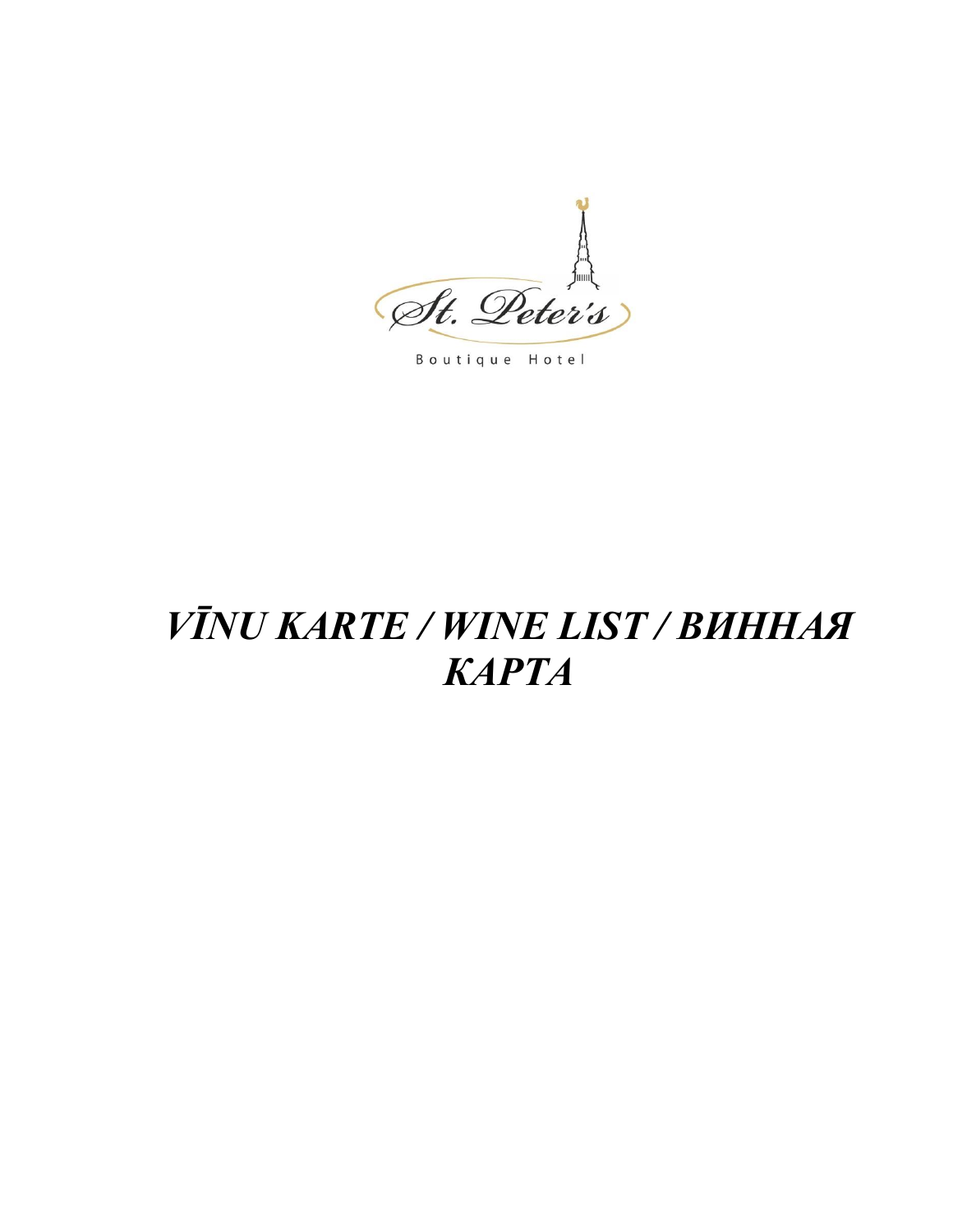### **Baltvīns / White Wine / Белое Вино**

#### **Francija / France / Франция**

| PERE PATRIARCHE SAUVIGNON BLANC 2011<br>Vin de France<br>13% dry white wine                                         | $0.15$ ml $-3.00$ EUR  | $0.75$ ml $- 15.00$ EUR |
|---------------------------------------------------------------------------------------------------------------------|------------------------|-------------------------|
| PERE PATRIARCHE CHARDONNAY 2011<br>Vin de France<br>13% dry white wine                                              | $0.15$ ml $-3.00$ EUR  | $0.75$ ml $- 15.00$ EUR |
| <b>FLEUR MOELLEUX 2011</b><br><b>Appellation Bordeaux Controlee</b><br>11.5% semi sweet white wine                  | $0.15$ ml $-3.50$ EUR  | $0.75$ ml $- 17.00$ EUR |
| <b>GEWURZTRAMINER ALSACE 2011</b><br><b>Appellation Alsace Controlee</b><br>13% semi dry white wine                 | $0.15$ ml $- 6.00$ EUR | $0.75$ ml $- 22.00$ EUR |
| <b>VALENTIN FLEUR VAUVRAY</b><br><b>Appellation Vouvray Controlee</b><br>12% semi sweet white wine                  |                        | $0.75$ ml - 20.00 EUR   |
| PERE PATRIARCHE CHABLIS 2011<br><b>Apelation Chablis Controlee</b><br>13% dry white wine                            |                        | $0.75$ ml $- 27.00$ EUR |
| SANCERRE LES CHANVIERES 2011<br><b>Appellation Sancerre Controlee</b><br>12.5% dry white wine                       |                        | $0.75$ ml $-30.00$ EUR  |
| ANDRE GOICHOT MONTAGNY CHATEAU DE LA GUICHE<br><b>Appelation Montagny Controlee</b><br>13% dry white wine           |                        | $0.75$ ml $-37.00$ EUR  |
| DOMAINE CHRISUAN MOREAU CHABLIS 2010<br>Pere & Fils<br>12.5 % dry white wine                                        |                        | 0.75ml - 37.00 EUR      |
| MONT DE MILIEU CHABLIS 1ER CRU 2012<br>Appellation Chablis 1er Cru Mont de Milieu Controlee<br>12.8% dry white wine |                        | $0.75$ ml $-45.00$ EUR  |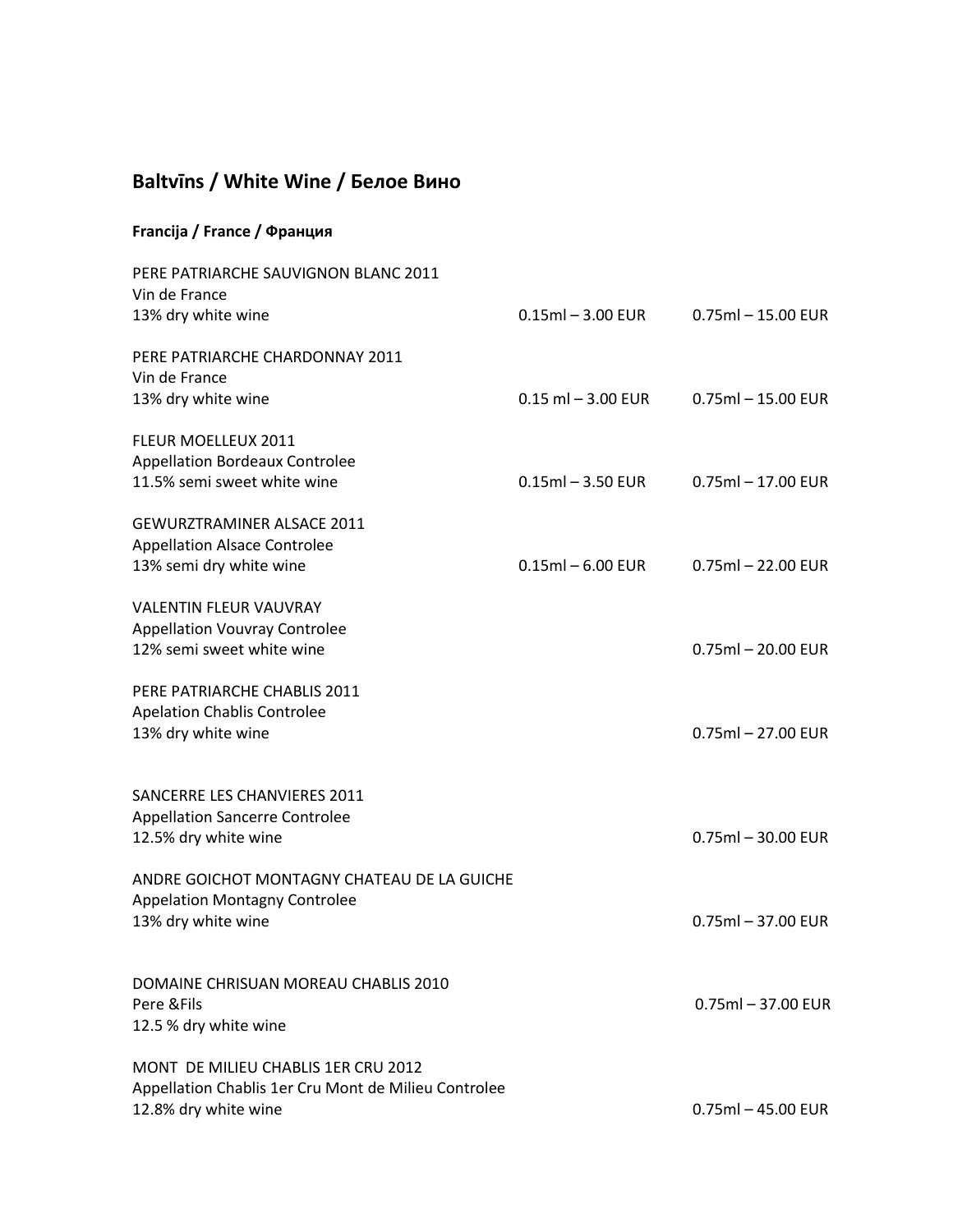#### **Itālija / Italy / Италия**

| <b>COLTERENZIO PINOT GRIGIO 2012</b>                                                    |                       |                         |
|-----------------------------------------------------------------------------------------|-----------------------|-------------------------|
| Denominazione di Origine Controllata<br>13.5% dry white wine                            | $0.15$ ml $-5.50$ EUR | $0.75$ ml $- 23.00$ EUR |
|                                                                                         |                       |                         |
| GAVI DEL COMUNE DI GAVI 2010                                                            | $0.15$ ml $-6.00$ EUR | $0.75$ ml - 27.00 EUR   |
| Castino Vigna La Rocca                                                                  |                       |                         |
| 12.5% dry white wine                                                                    |                       |                         |
| <b>CASTEL FIRMIAN SAUVIGNON 2012</b>                                                    |                       |                         |
| Denominazione di Origine Controllata Trentino                                           |                       |                         |
| 12% dry white wine                                                                      |                       | $0.75$ ml $- 17.00$ EUR |
| <b>CESARI SOAVE CLASSICO 2012</b>                                                       |                       |                         |
| Denominazione di Origine Controllata                                                    |                       |                         |
| 12 % dry white wine                                                                     |                       | $0.75$ ml $- 22.00$ EUR |
|                                                                                         |                       |                         |
| GAVI DI GAVI SERRE DI VALLEGGE 2011<br>Denominazione di Origine Controllata & Garantita |                       |                         |
| 12% dry white wine                                                                      |                       | $0.75$ ml $-27.00$ EUR  |
|                                                                                         |                       |                         |
| Vācija / Germany / Германия                                                             |                       |                         |
| PETER & PETER RIESLING 2012                                                             |                       |                         |
| Qualitatswein                                                                           |                       |                         |
| Mosel                                                                                   |                       |                         |
| 13 % dry white wine                                                                     |                       | $0.75$ ml $-19.00$ EUR  |
| Austrija / Austria / Австрия                                                            |                       |                         |
| <b>WEINGUT STADT KREMS 2012</b>                                                         |                       |                         |
| <b>Gruner Veltliner</b>                                                                 |                       |                         |
| Lossterrassen. Qualitatswein                                                            |                       | $0.75$ ml $-19.00$ EUR  |
| 12.5% dry white wine                                                                    |                       |                         |
| Čīle / Chile / Чили                                                                     |                       |                         |
| VINA LA ROSA CHARDONNAY 2011                                                            |                       |                         |
| Cachapoal Valley                                                                        |                       |                         |
| 13.5% dry white wine                                                                    | $0.15$ ml $-3.00$ EUR | $0.75$ ml $- 15.00$ EUR |
| MATETIC CORALILLO SAUVIGNON BLANC 2011                                                  |                       |                         |
| Rosario                                                                                 |                       |                         |
| 14% dry white wine                                                                      |                       | $0.75$ ml $- 18.00$ EUR |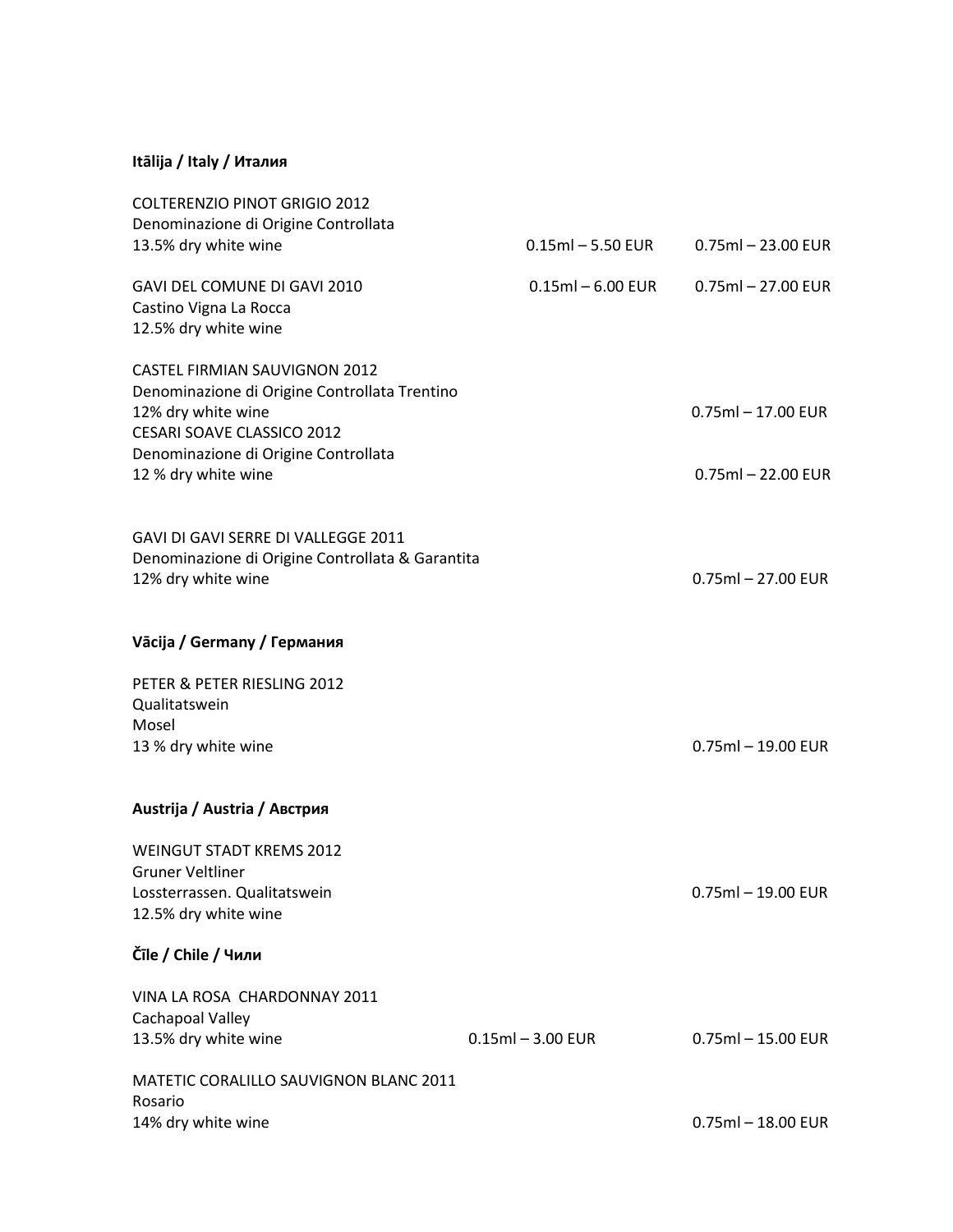#### **Argentīna / Argentina / Аргентина**

| <b>BODEGA NORTON CHARDONNAY BARREL SELECT 2012</b>          |                  |                         |
|-------------------------------------------------------------|------------------|-------------------------|
| Mendoza<br>12.5% dry white wine                             |                  | $0.75$ ml $- 18.00$ EUR |
| Gruzija / Georgia / Грузия                                  |                  |                         |
|                                                             |                  |                         |
| KARTULI VAZI CINANDALI<br>12% dry white wine                |                  | $0.75$ ml $-18.00$ EUR  |
| Sarkanvins / Red Wine / Красное Вино                        |                  |                         |
| Fracija / France / Франция                                  |                  |                         |
| PERE PATRIARCHE CABERNET SAUVIGNON 2012                     |                  |                         |
| Vin de France                                               | 0.15ml -3.00 EUR | $0.75$ ml $- 15.00$ EUR |
| 13% dry red wine                                            |                  |                         |
| ANDRE GOICHOT COTES DU RHONE 2011                           |                  |                         |
| Appellation Cotes-du-Rhone Controlee<br>13% dry red wine    |                  | $0.75$ ml $- 17.00$ EUR |
|                                                             |                  |                         |
| CHATEAU LES GRAVES DE BARRAU 2011                           |                  |                         |
| <b>Appellation Bordeaux Controlee</b><br>13.5% dry red wine |                  | $0.75$ ml $- 18.00$ EUR |
|                                                             |                  |                         |
| <b>COTES DU RHONE 2011</b>                                  |                  |                         |
| Appellation Cotes du Rhone Controle                         |                  | $0.75$ ml $- 18.00$ EUR |
| <b>BRUMONT TANNAT - MERLOT 2011</b>                         |                  |                         |
| Vin de Pays De La Gascone                                   |                  |                         |
| 14% dry red wine                                            |                  | $0.75$ ml $- 21.00$ EUR |
| <b>VIEUX CHATEAU DU TERME 2010</b>                          |                  |                         |
| Appellation Haut - Medoc Controlee                          |                  |                         |
| 14 % dry red wine                                           |                  | $0.75$ ml $- 23.00$ EUR |
| ANDRE GOICHOT BOURGOGNE PINOT NOIR 2008                     |                  |                         |
| <b>Appellation Bourgogne Controlee</b>                      |                  | $0.75$ ml - 38.00 EUR   |
| Testevinage<br>12.5% red wine                               |                  |                         |
|                                                             |                  |                         |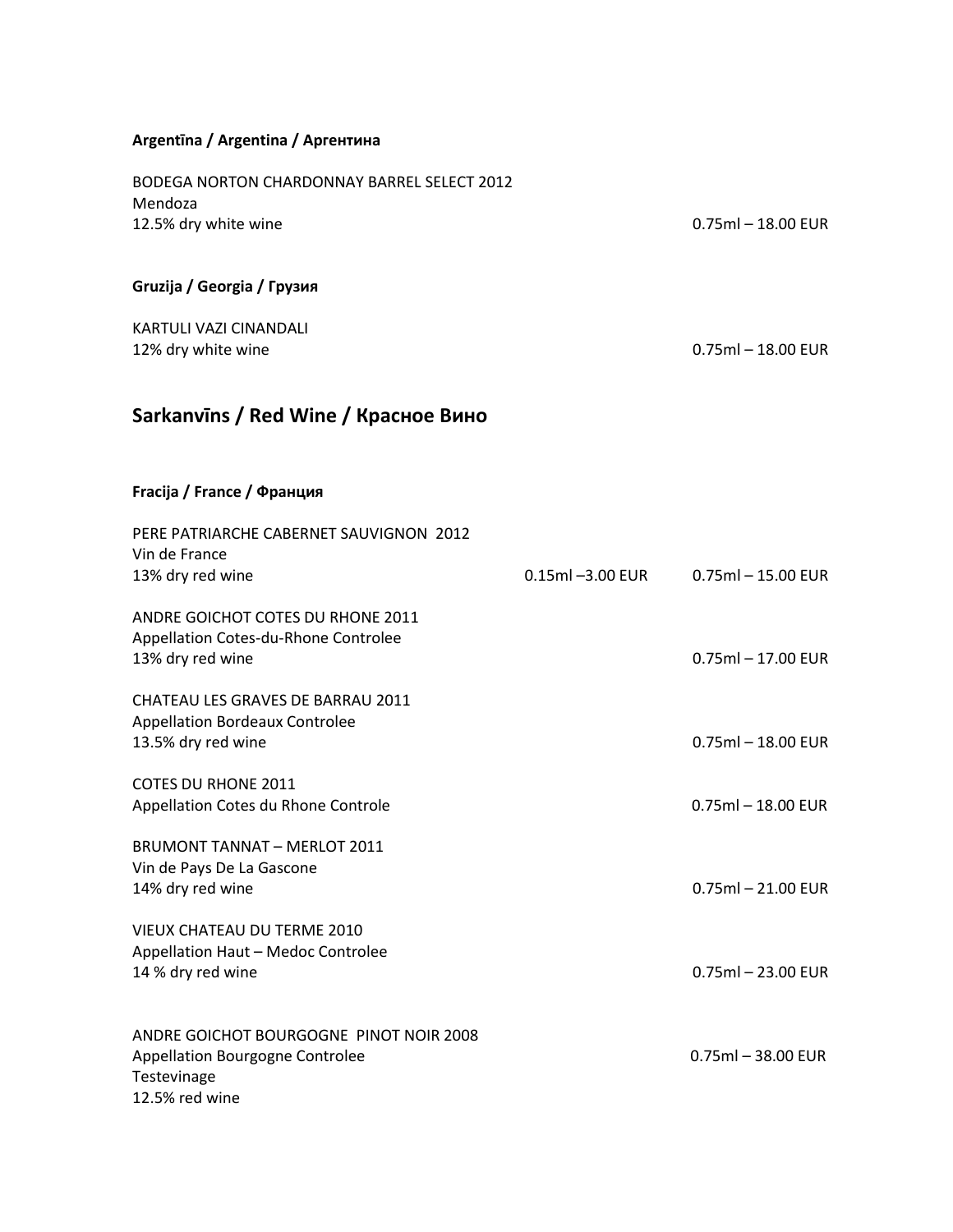| CHATEAU D'ARSAC MARGAUX 2007<br>Apellation Margaux Cru Bourgeois Controlee<br>13% dry red wine                           | $0.75$ ml $-$ 40.00 EUR |
|--------------------------------------------------------------------------------------------------------------------------|-------------------------|
| ANDRE GOICHOT BEAUNE PREMIER CRU 2010<br>Apellation Beaune 1er Cru Controlee<br>13% dry red wine                         | $0.75$ ml $-57.00$ EUR  |
| <b>GRAND VIN DE BORDEAUX CHATEAU DE LISSE 2006</b><br>Appellation Saint-Emilion Grand Cru Controle<br>13% dry red wine   | $0.75$ ml $-55.00$ EUR  |
| Itālija / Italy / Италия                                                                                                 |                         |
| <b>CESARI BARDOLINO CLASSICO 2012</b><br>Denominazione di Origine Controllata<br>12% dry red wine                        | $0.375$ ml - 14.00 EUR  |
| STEMMARI NERO D'AVOLA 2010<br><b>SICILIA</b>                                                                             |                         |
| 13.5% dry red wine                                                                                                       | $0.75$ ml $- 20.00$ EUR |
| <b>CASTEL FIRMIAN PINOT NERO 2012</b><br>Denominazione di Origine Controllata Trentino<br>13% dry red wine               | $0.75$ ml $- 20.00$ EUR |
| Bottega Acino D'oro Chianti<br>Denominazione di Origine Controllata & Garantita<br>12.5% dry red wine                    | $0.75$ ml $- 21.00$ EUR |
| <b>CHIANTI PRINCIPE 2012</b><br>Denominazione di Origine Controllata Garantita<br>12.5 % dry red wine                    | $0.75$ ml - 22.00 EUR   |
| CESARI MARA VINO DI RIPASSO 2011<br>Denominazione di Origine Controllata<br>13.5% dry red wine                           | $0.75$ ml $- 28.00$ EUR |
| CESARI AMARONE DELLA VALPOLICELLA CLASSICO 2009<br>Denominazione di Origine Controllata & Garantita<br>15 % dry red wine | $0.75$ ml $-54.00$ EUR  |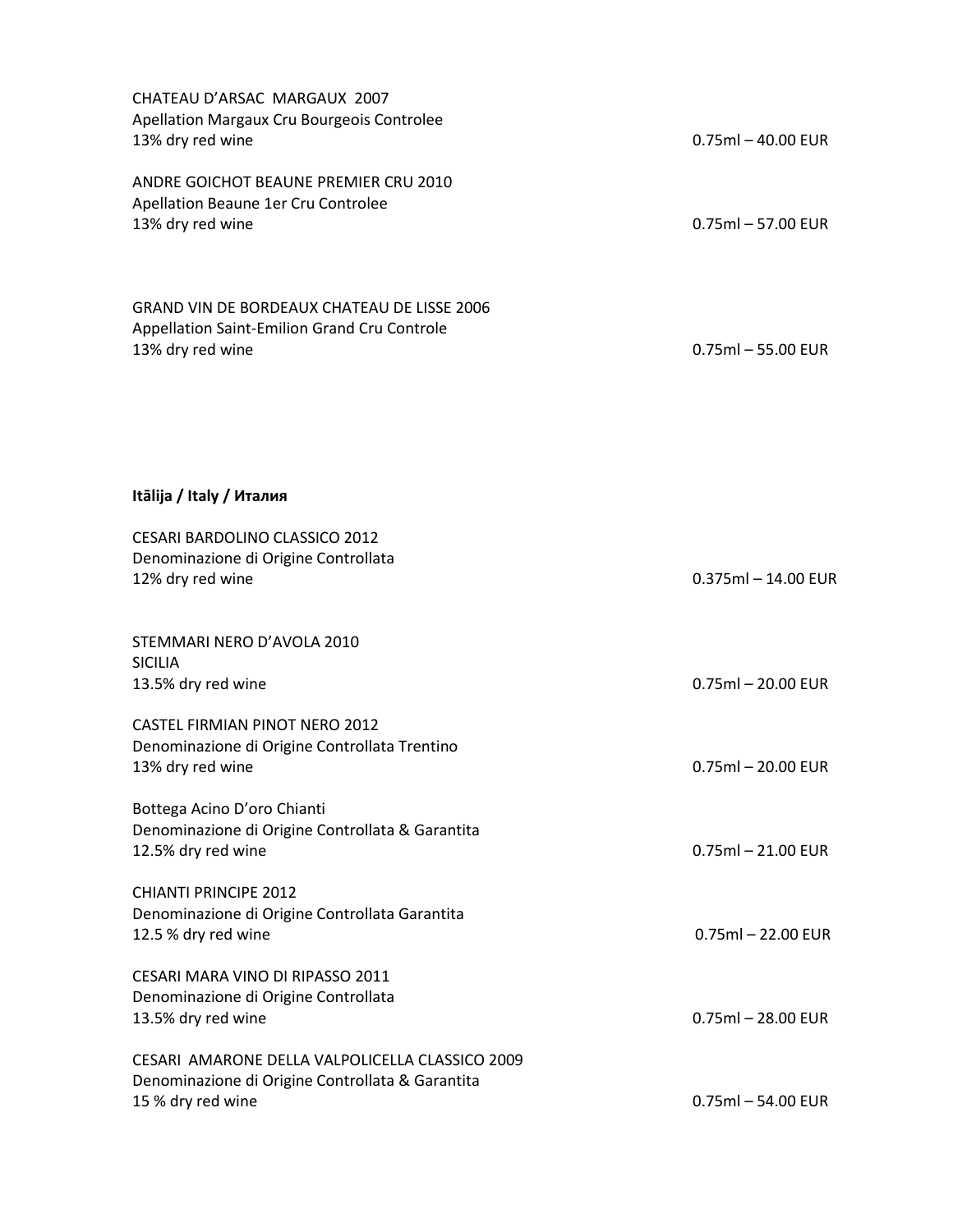| BRUNELLO DI MONTALCINO PODERO BRIZIO 2008<br>Denominazione di Origine Controllata & Garantita<br>14.5% dry red wine |                       | $0.75$ ml $-57.00$ EUR  |
|---------------------------------------------------------------------------------------------------------------------|-----------------------|-------------------------|
| Spānija / Spain / Испания                                                                                           |                       |                         |
| FINCA LA EMPERATRIZ CRIANZA 2009<br>Denomonicione de Origine Califacada Rioja<br>14% dry red wine                   |                       | $0.75$ ml $-32.00$ EUR  |
| Čīle / Chile / Чили                                                                                                 |                       |                         |
| VINA LA ROSA LA PALMA MERLOT 2012<br>Cachapoal Valley                                                               | $0.15$ ml $-3.00$ EUR |                         |
| 14% dry red wine                                                                                                    |                       | $0.75$ ml $- 15.00$ EUR |
| VINA LA ROSA LA CAPITANA CARMENERE 2012<br>Cachapoal Valley<br>14.5% dry red wine                                   |                       | $0.75$ ml $- 21.00$ EUR |
| VINA LA ROSA CUVE DON RECA LIMITED RELEASE 2011<br><b>Estate Grown Limited Edition</b><br>14.5% dry red wine        |                       | $0.75$ ml $- 27.00$ EUR |
| MATETIC CORRALILLO WINEMAKER'S BLEND 2010<br>Rosario<br>14.5% dry red wine                                          |                       | $0.75$ ml $-30.00$ EUR  |
| Argentina / Argentina / Аргентина                                                                                   |                       |                         |
| <b>BODEGA NORTON MERLOT BARREL SELECT 2009</b><br>Mendoza<br>14% dry red wine                                       |                       | $0.75$ ml $-18.00$ EUR  |
| <b>BODEGA NORTON MALBEC RESERVA 2010</b><br>Mendoza                                                                 |                       |                         |
| 14.5% dry red wine                                                                                                  |                       | $0.75$ ml - 24.00 EUR   |
| PERDRIEL COLECCION SYRAH 2008<br>Mendoza                                                                            |                       |                         |
| 14.5% dry red wine                                                                                                  |                       | $0.75$ ml $- 24.00$ EUR |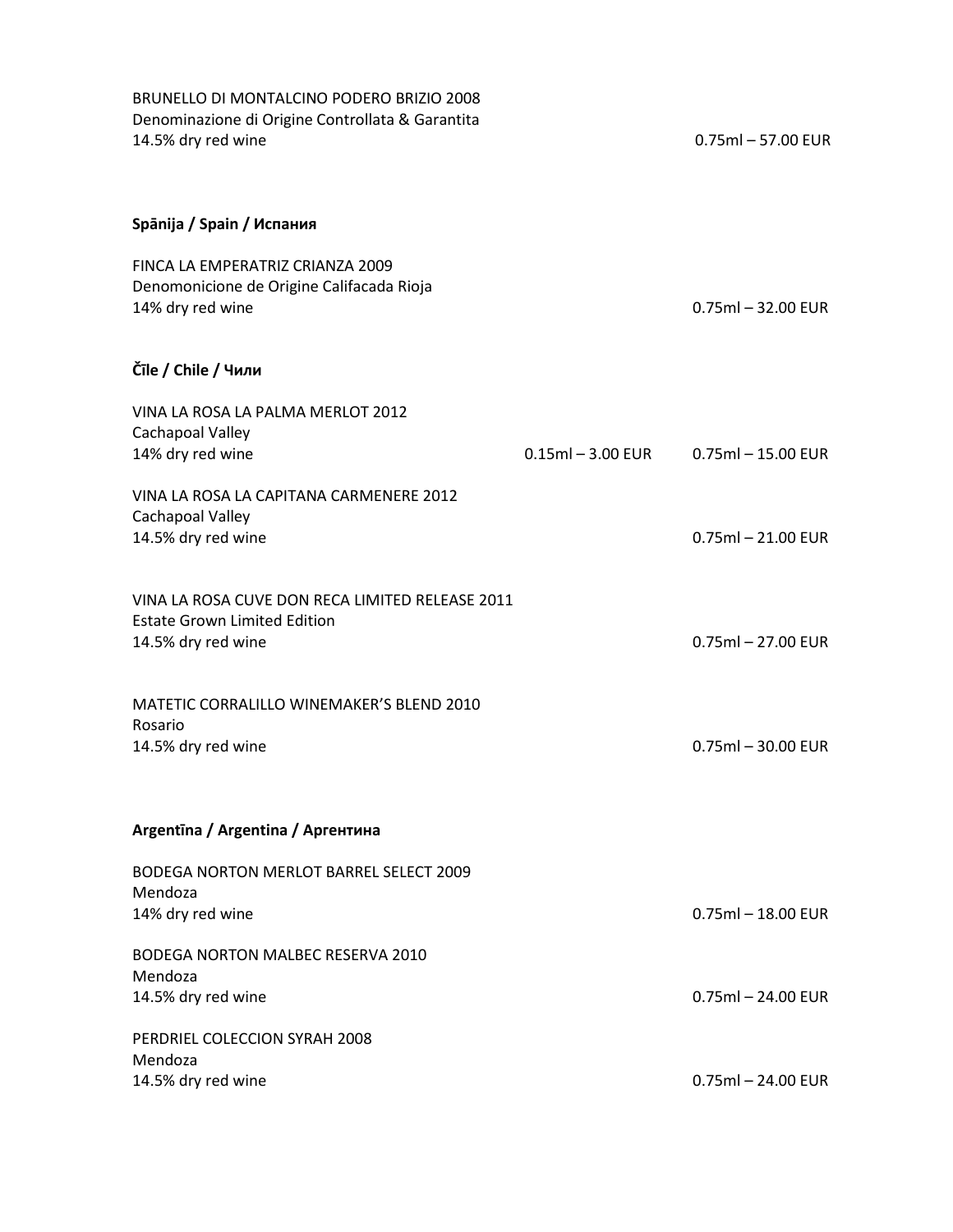| <b>BODEGA NORTON PRIVADA 2009</b><br>Mendoza<br>14.5% dry red wine                                              |                      | $0.75$ ml $-30.00$ EUR  |
|-----------------------------------------------------------------------------------------------------------------|----------------------|-------------------------|
| Gruzija / Georgia / Грузия                                                                                      |                      |                         |
| ALAZANSKAJA DOLINA<br>10.5% semi sweet red wine                                                                 | 0.15ml -3.00 EUR     | $0.75$ ml $- 15.00$ EUR |
| PUTEVIE ZAMETKI KINDZMARAULI<br>11% semi sweet red wine                                                         |                      | $0.75$ ml $- 23.00$ EUR |
| Portvins / Fortified Wine / Портвейн                                                                            |                      |                         |
| PORTO CRUZ<br>Tawny<br>19% red wine                                                                             | 0.05ml -3.00 EUR     | $0.75$ ml $- 27.00$ EUR |
| Sārtvīns / Rose Wine / Розовое Вино                                                                             |                      |                         |
| Francija / France /                                                                                             |                      |                         |
| <b>VALENTIN FLEUR GRNACHE SYRAH 2012</b><br>Indication Geographique Protegee<br>12.5% dry rose wine             | $0.15$ ml – 3.00 EUR | $0.75$ ml $- 15.00$ EUR |
| CABERNET D'ANJOU 2012<br>Apellation Anjou Controlee<br>11% semi dry rose wine                                   |                      | $0.75$ ml $-18.00$ EUR  |
| Itālija / Italy / Италия                                                                                        |                      |                         |
| CASTELLO DI AMA ROSATO 2011<br>Indicazione Geografica Tipica<br>13.5% dry rose wine                             |                      | $0.75$ ml $-27.00$ EUR  |
| Desertvins / Dessert Wine / Десертное Вино                                                                      |                      |                         |
| <b>TOKAJI ASZU 3 PUTTONYOS 2008</b><br><b>Protected Geographical Indication</b><br>11.5% semi sweet desert wine |                      | $0.50$ ml $- 21.00$ EUR |